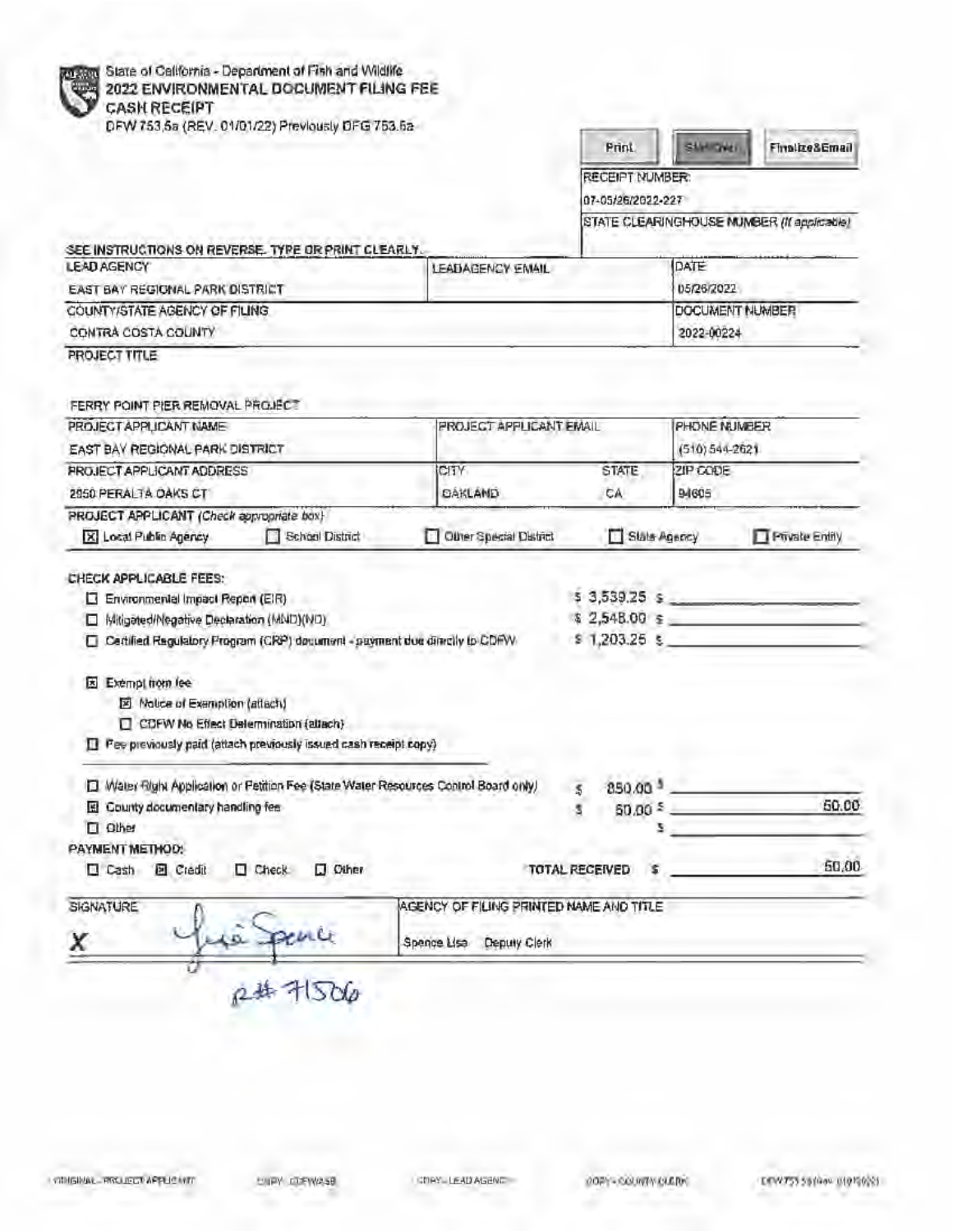

l?SO PERALTA OA~S COURT • OAKI.ANO • CALIFORNIA • 9'60S,Ol81 • T: 1•888-E~PARKS • **F:** S10,S69•4l" • fRS RELAY: 711 • E8PAA~S.ORG

May 26, 2022

Contra Costa County Clerk-Recorder **SSS Escobar Street** Martinez. **CA 94553** 

#### **NOTICE OF EXEMPTION FROM CALIFORNIA ENVIRONMENTAL QUALITY ACT**  2022-00224

**LEAD AGENCY/ APPLICANT:** 

East Bay Regional Parl< District (Park District) Attn: Edward Willis 2950 Peralta Oaks Cc. Oakland, CA 94605 SI 0-544-2621

**FILED**  May26,2022 DEBORAH COOPER CLERK-RECORDER

> **By** j..:..~u.- Deputy clerk

**PROJECT** TITLE: Ferry Point Pier Removal Project

**PROJECT LOCATION:** Miller/Knox Regional Shoreline, 900 Dornan Drive Richmond, CA 94801

**PROJECT DESCRIPTION:** The Ferry Point Pier, at the southwesterly end of Miller/Knox Regional Shoreline. is in a significant state of disrepair. Originally owned and operated by the Atchison, Topeka and Santa Fe Railway, the pier and adjacent shoreline lands were acquired by the Park District in 1991 wilh the submerged lands beneath the pier subject to a lease from the California State Lands Commission. In January 2021, portions of the dilapidated pier collapsed and broke away from the pier into San Francisco Bay. In order to avoid risks to public health and safety from large debris entering the shipping channel, an emergency contract was executed to remove the debris from the water. In August 2021. another larger piece of the pier broke off and had to be removed under a second emergency contract. Following these significant pier failures, the Park District had the pier evaluated and it was determined that over 70% of the creosote-created wood pilings were damaged beyond repair, that there is an over SO% loss of cross section in the intenidal area, and that the structure is in imminent danger of collapse. le is not feasible to restore the pier to its original configuration and any collapsed debris could float into nearby shipping channels.

Structures proposed for demolition and removal include the existing timber deck. stringers, pile caps, piles, and entire fender system. The proposed Project will remove approximately 1,040 12- to 14-inch diameter creosote• treated timber piles from the marine environment. Removing these piles **will** restore approximately **800** square feet (sf) of benthic substrate currently occupied by the structure's piles. The Project will also remove approximately 16,500 sf of overwater creosote-treated wood decking. If the piles can be removed in their entirety it is estimated that the Project would result in the removal of approximately 1,500 cubic yards (800 tons) of in-water or above wacer creosote-created wood. The Project will protect public health and safety by removing materials that are in imminent danger of failing and becoming a hazard. Additional anticipated benefits from the Project include improved water quality due to the removal of creosote-treated wood from the marine environment **and** increased light penetration. The Project could also improve sediment transport **by** the removal of physical impediments.

Calin Calley President Ward 7

Beverly Lane Vice-President Wurd 6

Dennis Waespi **Treaturer** Ward 3 **Secretary** Ward 1

Elizabeth Echols

Board of Directors

Ward 2. Ward # Ward 5 . General Manager

Dee Rosario Ellon Corbett: Ayn Wieskang Sabrina B. Landreth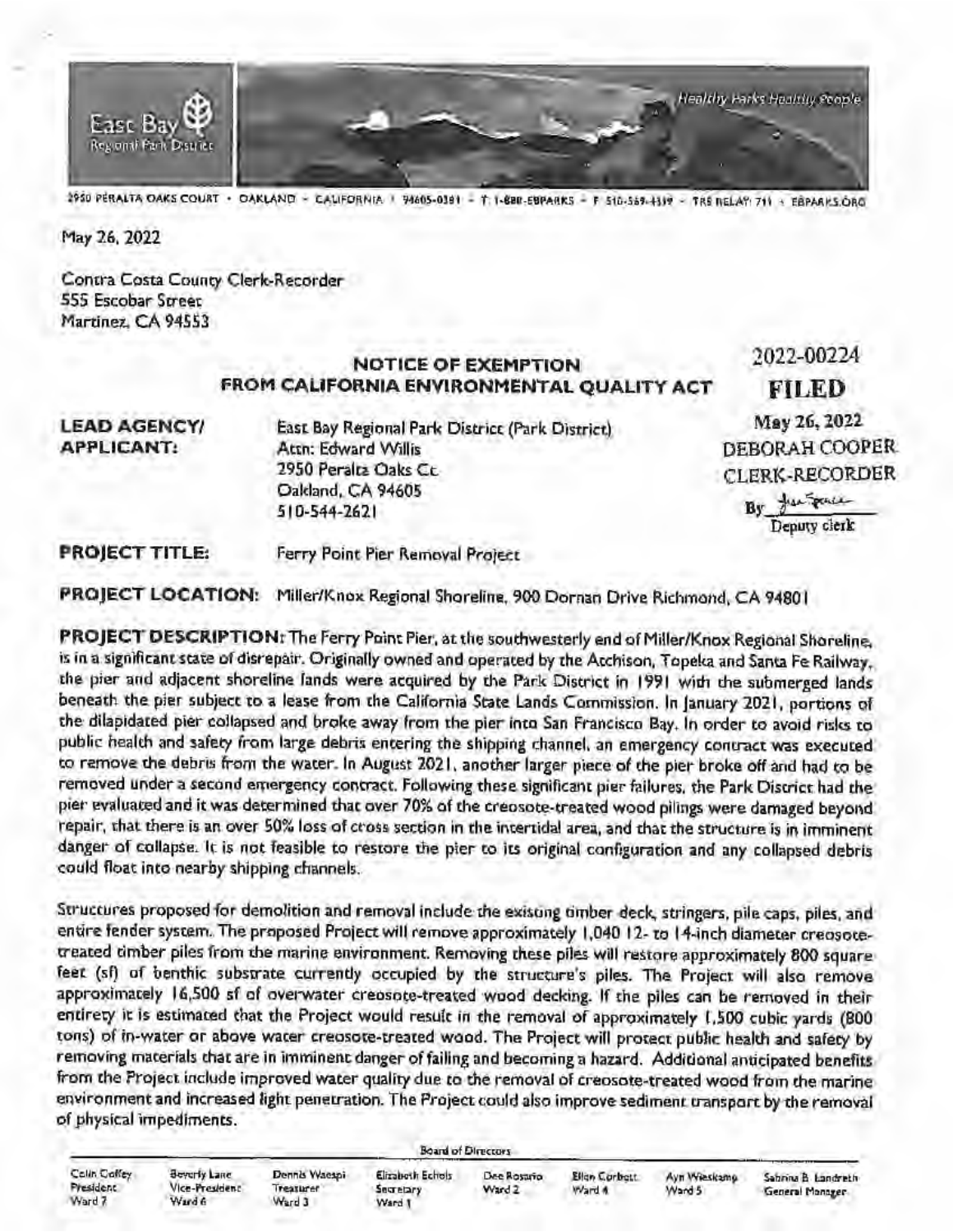**DETERMINATION:** The Park District has reviewed the project and determined it to be Statutorily Exempt from the California Environmental Quality Act (CEQA) pursuant to the following exemption: ·

• § *15269. Emergency Projects. (c) Specifk actions* necessary *to prevent or mitigate an emergency.* The Ferry Point Pier is in imminent danger of collapse. Any significant weather event could cause a significant collapse and failure of the pier. The collapse of the pier poses danger to the public who access the water from Miller/Knox Regional Shoreline for fishing, kayaking. and other recreational activities and floating debris could also enter nearby shipping channels causing danger and disruption to commercial accivities. The creosote-treated wood is also toxic, potentially leading to further environmental harm,

Prepared by: Edward Willis, Planner

ewillis@ebparks.org

Attachments: project location map and images

n1 (May 25, 2022 08'19 PDT)

Signed by: Brian Holt. Chief of Planning, Trails. and GIS bholt@ebparlcs.org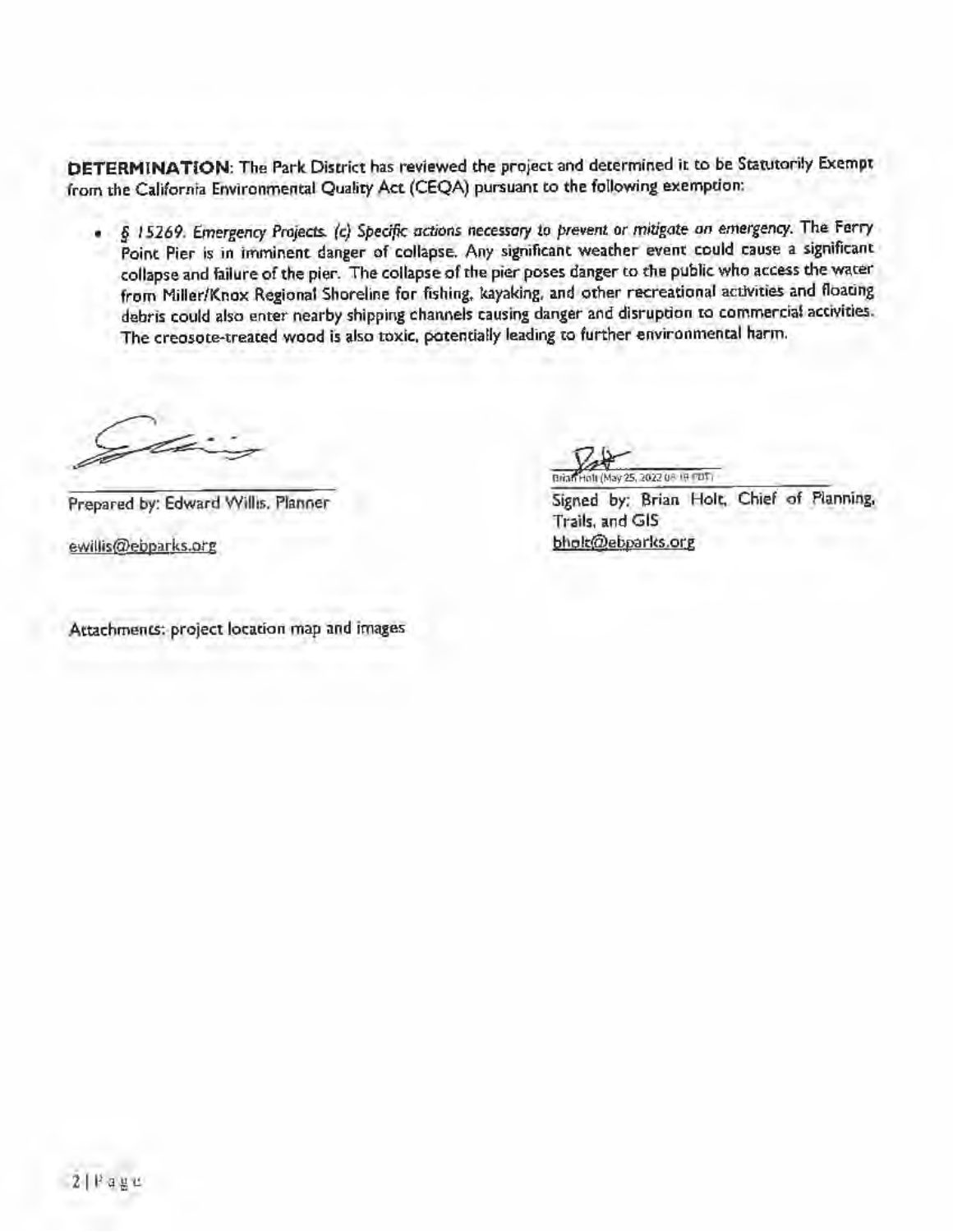### Project location map:

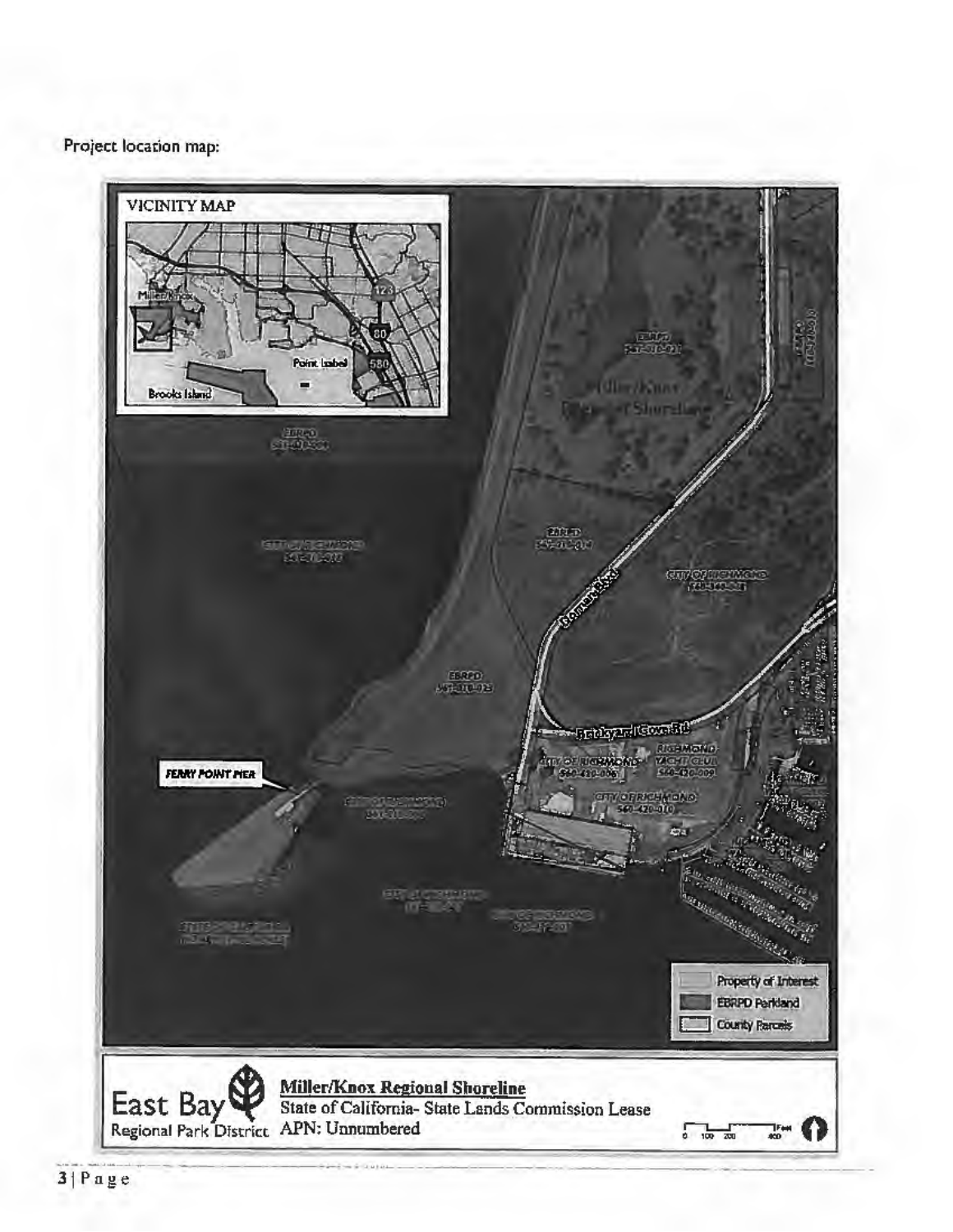## Site photographs: